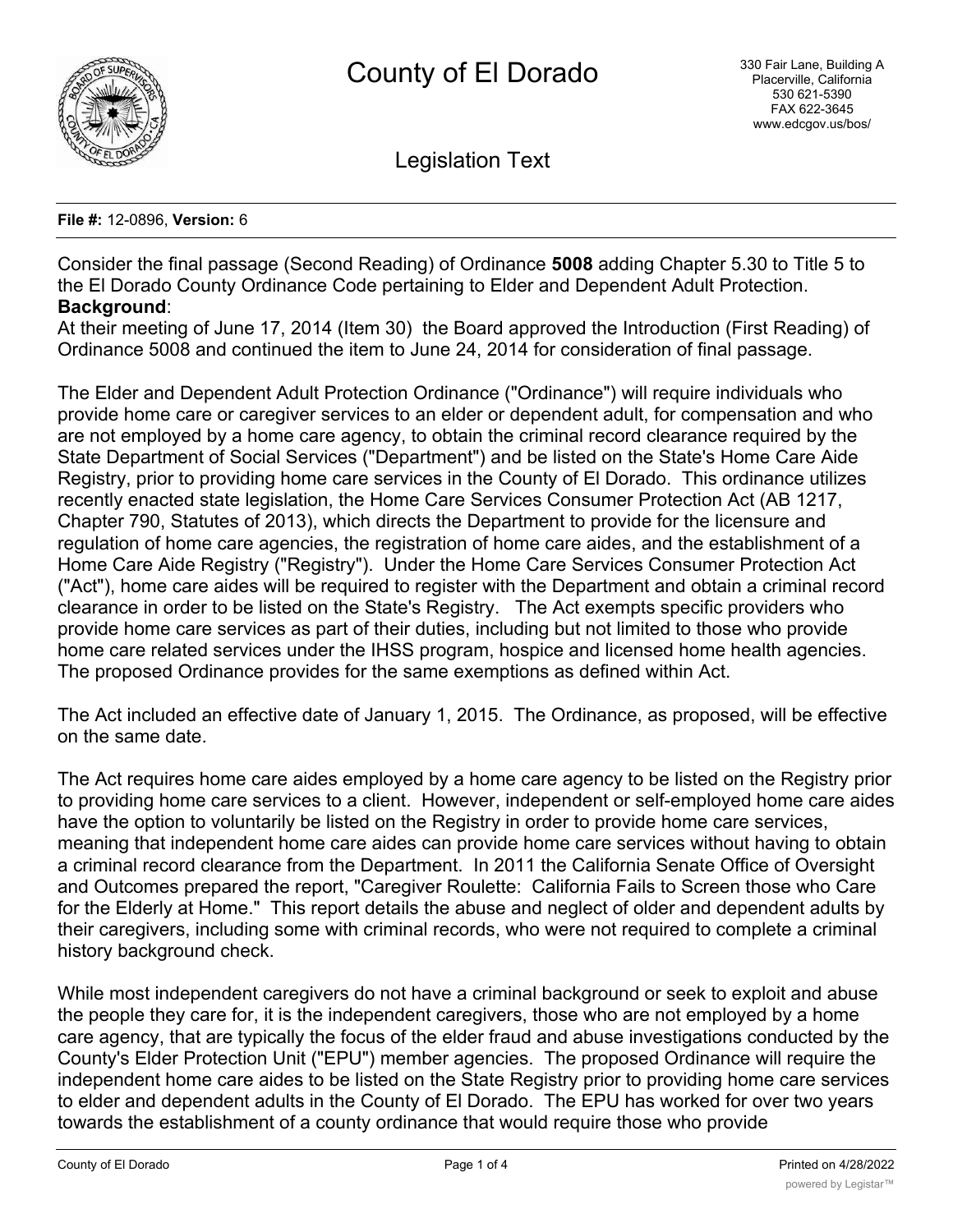caregiver/home care services to the elderly and dependent adults be subject to a criminal history background check. The proposed Ordinance achieves this goal.

Seniors, individuals with disabilities and the frail elderly frequently find themselves in need of parttime to full-time assistance from a caregiver or home care aide in order to continue to live at home independently. The Elder and Dependent Adult Protection Ordinance will ensure that persons who serve in this position of trust have at least been subject to a background check process that will screen for crimes which signal the potential for abuse.

## **History**

In 2006, the Board of Supervisor approved the establishment of the Elder Protection Unit (EPU), comprised of staff representatives from county departments and local agencies, including the Department of Health and Human Services, the District Attorney, local law enforcement, and County Counsel. The EPU was established to ensure the safety and well-being of the County's senior community by pursuing the vigorous prosecution of those who physically, emotionally and/or financially abuse them. The EPU works together towards the mutual goal of providing maximum available assistance for elderly and dependent adults who are the victims of crime and to support the efforts to prevent the abuse of elder and dependent adults.

The private in-home care industry primarily provides services to the frail elderly and people with serious disabilities. Prior to the enactment of the Act in 2013, the industry remained largely unregulated as the State of California did not require any type of licensure or regulation of those who provide in-home caregiving services to elders and dependent adults outside of the in-Home Support Services (" IHSS") Program. Agencies that provide in-home care providers as a service do screen their employees; however, the level of screening varies from agency to agency and not all require their employees to submit to some type of background check process. The Act provides for an established industry-wide standard for home care agencies regarding the training, registration and criminal record clearance for their employees.

There are currently two programs within the County of El Dorado that maintain a resource list or Care Provider Registry of home care aides or caregivers that have been screened and have received clearance per a background check process; the IHSS Public Authority and the Senior Information and Assistance Program.

The IHSS Public Authority maintains a Care Provider Registry of home care aides screened to provide IHSS funded home care aide services to those approved as eligible to receive IHSS support. Not all elderly and dependent adults meet the eligibility criteria to receive IHSS funded assistance.

The County of El Dorado Department of Health and Human Services Agency, through the Senior Information and Assistance Program, maintains a list of home care aides that serves as a resource for those seeking to hire an individual to provide in-home care related services. These services include, but are not limited to, meal preparation, shopping/errands, housekeeping, laundry, yard/household repairs, personal care, respite care and overnight/live-in care. In order to be included on this list, a home care aide must complete a face-to face interview with Senior Information and Assistance Program staff and pass a Live Scan fingerprint background check. The Live Scan fingerprint background check is voluntary but required to be included on the Program's home care aide list. This list is provided as a resource only. Individuals seeking a home care aide are advised to their responsibility to interview and screen all potential home care aides, even those who have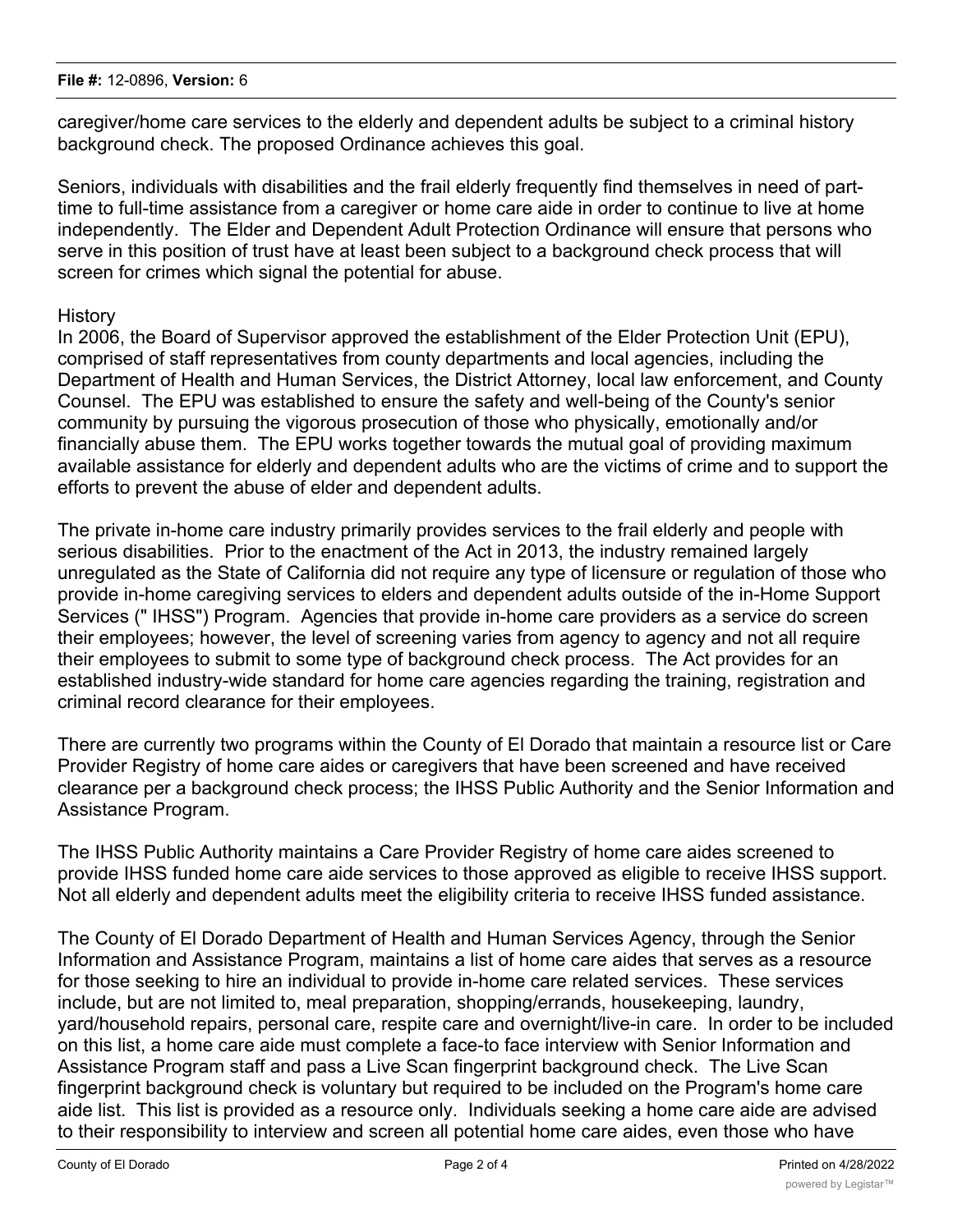voluntarily obtained a Live Scan fingerprint background check.

In 2010, the County of Napa adopted a Caregiver Permit Ordinance; the first in California. Due to the consistent and increasing number of cases involving the physical, emotional and financial abuses of elders and dependent adults by a "caregiver" or home care aide in the County of El Dorado, an increase that is consistent nationally, the EPU developed a Caregiver Permit Program proposal based on the Napa program.

On July 17, 2012, Supervisor Briggs presented to the Board a proposal for a Caregiver Permit Program that would require those seeking to provide in-home personal or domestic services (caregiver) to an elder or dependent adult, for compensation, to first obtain a county-issued permit that would be issued only after the applicant completed a screening process that included a Live Scan criminal background search of both state and FBI criminal offender records. The proposal included an exemption for IHSS approved caregivers. The Board approved this proposal and authorized Supervisor Briggs to work with appropriate staff to move forward with the next steps in the development of a Caregiver Permit Program and to return to the Board at a later date with a final draft proposal that includes a proposed Ordinance and implementing Resolutions.

As the EPU worked to develop the final draft Ordinance and the processes to implement and enforce the proposed Caregiver Permit Program for the County of El Dorado, members of the State Legislature were also working on various legislative proposals that would implement a similar statewide program. Several legislative proposals were introduced but with little success until October 2013, when the Governor signed AB 1217 (Lowenthal), the Home Care Services Consumer Protection Act. AB 1217 included an effective date of January 1, 2015.

In recognition of the Act, the EPU team then revised the Caregiver Permit Program to develop an ordinance that utilizes the program and process to be implemented by the Act, but that takes the Act one step further with the requirement that caregivers or home care aides who provide home care services for compensation in the County of El Dorado are to be listed on the State's Registry. The Act exempts specific providers who provide home care services as part of their duties, including but not limited to those who provide home care related services under the IHSS program, hospice and licensed home health agencies. The proposed Ordinance provides for the same exemptions as defined within Act.

It would be impossible to calculate the total costs related to the abuse, neglect and fraudulent acts committed against our community's elder and dependent adults. This includes the cost and personal devastation to the victims themselves, many of whom never recover physically or financially; the cost to the county and local agencies that investigate and prosecute those who commit these acts; and the costs to the county and local agencies that respond and provide treatment, resources and support to the victims.

The EPU has worked diligently for more than two years towards the development of the proposed Ordinance, including the identification of existing programs and resources within the county departments that currently provide similar and related services in order to improve our county's efforts to protect elders and dependent adults.

The requirement for a criminal background check alone can be an effective deterrent to those who prey on our community's most vulnerable and is a necessary additional resource to support the